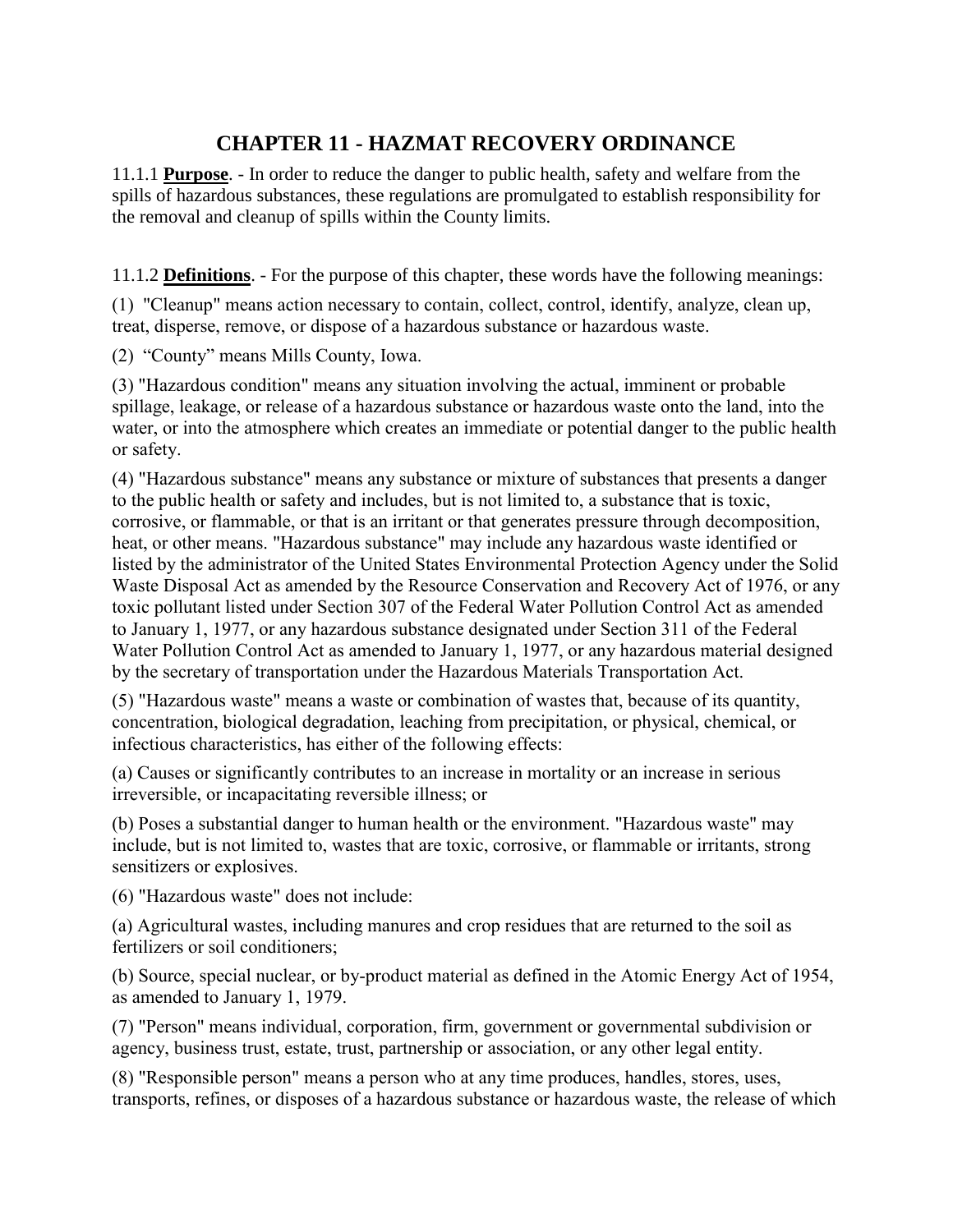creates a hazardous condition, including bailees, carriers, and any other person in control of a hazardous substance or hazardous waste when a hazardous condition occurs, whether the person owns the hazardous substance or waste or is operating under a lease, contract, or other agreement with the legal owner of the hazardous substance or waste.

(9) "Sheriff" shall mean the Mills County, Iowa Sheriff

(10) "State" shall mean the State of Iowa.

11.1.3 **Cleanup required.** - (a) Whenever a hazardous condition is created so that a hazardous substance may enter the environment or be emitted into the air or discharged into any waters, including ground waters, the responsible person shall cause the condition to be remedied by a cleanup as defined by Section 11.1.2(1), as rapidly as feasible to an acceptable safe condition, and restore the affected area to its state prior to the hazardous condition as far as practicable. The cost of cleanup shall be borne by the responsible person.

(b) If the responsible person does not cause the cleanup to begin in a reasonable time in relation to the hazard and circumstances of the incident, the County may, by authorization of the BOS Chairperson or his/her designee, give reasonable notice based on the character of the hazardous condition, setting a deadline for commencing and accomplishing the cleanup, or the County may proceed to procure cleanup services. If the cost of the cleanup is beyond the capacity of the County to finance, the Board of Supervisors shall immediately seek any state or federal funds available for such cleanup.

11.1.4. **Liability for cleanup costs**. - The responsible person shall be strictly liable to the County for all of the following:

(1) The reasonable costs incurred by the County in containing and/or controlling a hazardous condition;

(2) The reasonable cleanup costs incurred by the County as a result of the failure of the person to clean up a hazardous substance or waste involved in a hazardous condition caused by that person;

(3) The reasonable costs incurred by the County to evacuate people from the area threatened by a hazardous condition caused by the person;

(4) The reasonable damages to the County for the injury to, destruction of, or loss of County property, including parks and roads, resulting from a hazardous condition caused by that person, including the costs of assessing the injury, destruction, or loss.

11.1.5 **Notifications**. - (a) A person manufacturing, storing, handling, transporting, or disposing of a hazardous substance or waste shall notify the Mills County Sheriff's Office of the occurrence of a hazardous condition as soon as possible, but no later than six hours after the onset of the hazardous condition or discovery of the hazardous condition. The Sheriff's Office shall notify the proper state office in the manner established by the state.